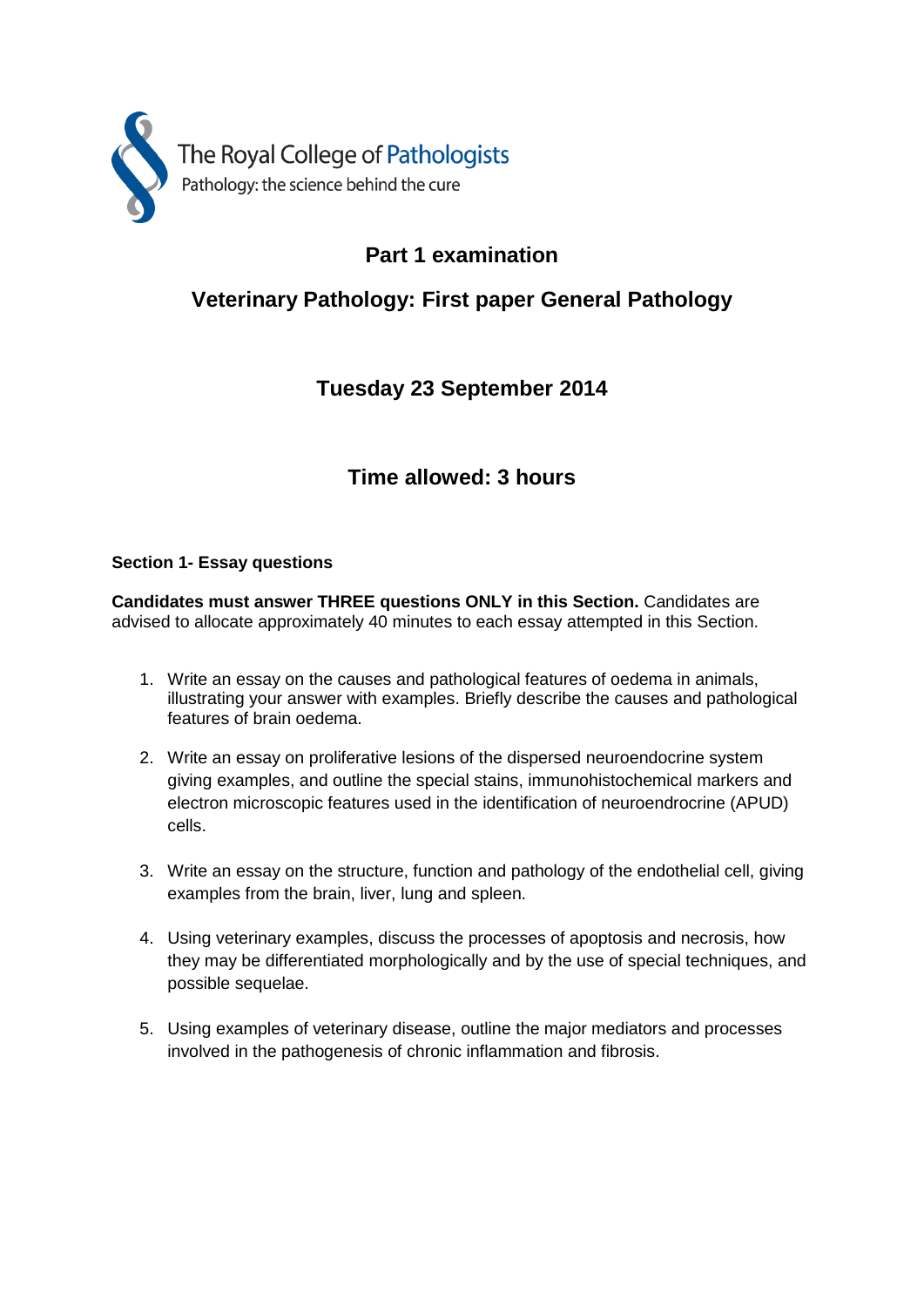#### **Section 2 - Short notes questions.**

#### **Candidates must answer THREE questions ONLY in this Section; all 3 parts in each question to be answered.**

- 1. Write short notes on the following:
	- a) Viral induced disease
	- b) Free radical injury
	- c) Fixatives for tissue preservation
- 2. Write short notes on the following:
	- a) Metaplasia<br>b) Dysplasia
	- **Dysplasia**
	- c) Atrophy
- 3. Write short notes on the following:
	- a) DNA microarrays
	- b) Biomarkers
	- c) In situ hybridization
- 4. Write short notes on the following:
	- a) Retroviruses
	- b) Gastric helicobacters
	- c) Mycobacterial infection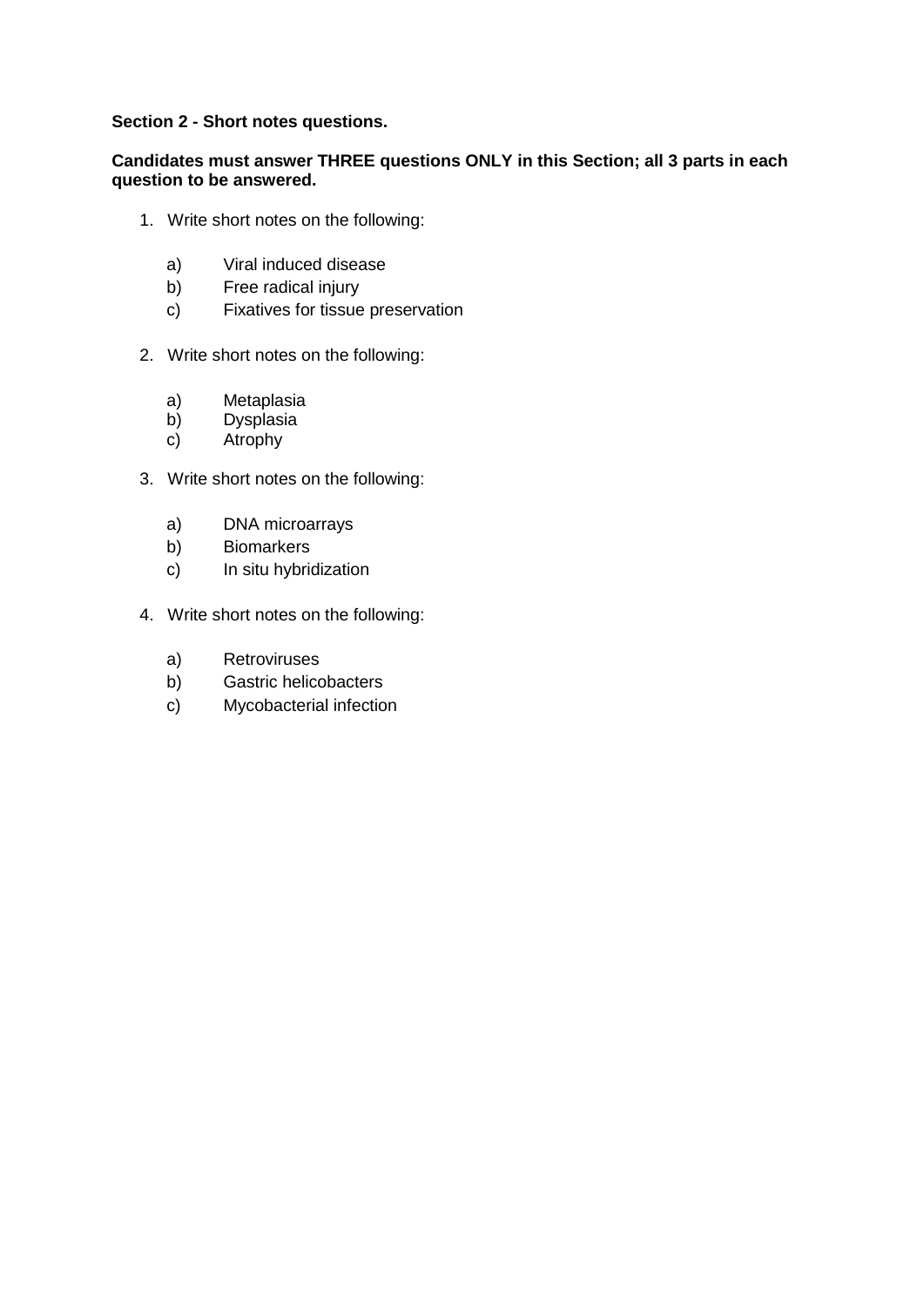

# **Part 1 examination**

# **Veterinary Pathology: First paper General Pathology**

### **Tuesday 24th September 2013**

### **Time allowed: 3 hours**

#### **Section 1- Essay questions**

**Candidates must answer THREE questions ONLY in this Section.** Candidates are advised to allocate approximately 40 minutes to each essay attempted in this Section.

- 1. Describe the pathogenesis and morphology of renal diseases in animals, using named examples to illustrate your answer.
- 2. Discuss the molecular and cellular processes involved in angiogenesis associated with tumour growth, and indicate the relative significance of the process in tumourhost biology.
- 3. Compare and contrast the healing processes that take place in the liver and lungs of animals.
- 4. Discuss the pathogenesis and pathological appearance of shock in animals.
- 5. Describe the changes that may commonly be associated with the post mortem state in animals, indicating how you would differentiate these changes from pre-existing pathological changes.